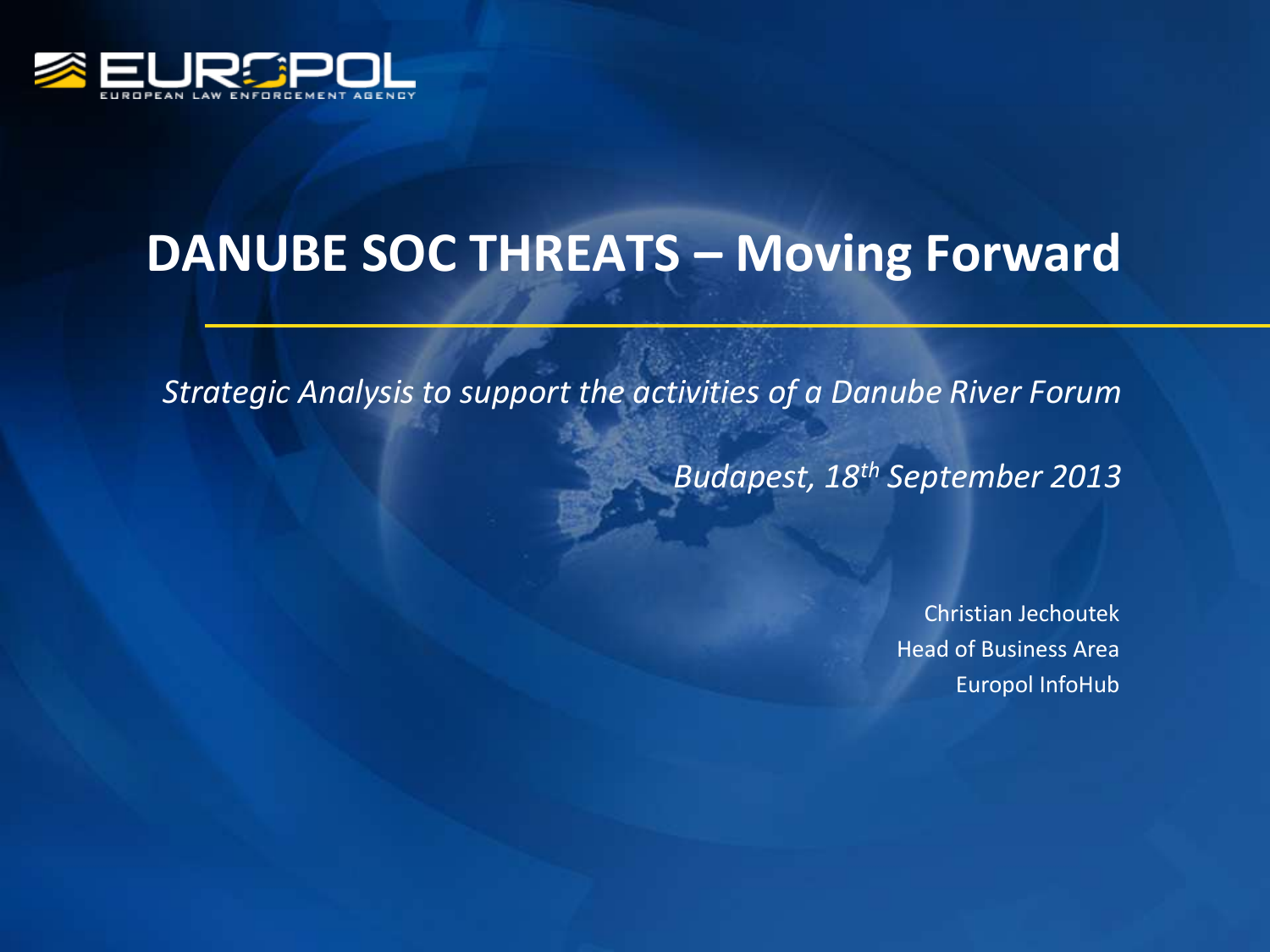# The EU Policy Cycle – where are we now?



Step 1: **SOCTA** Step 2: **MASP** 

Step 3: **EMPACT OAPs** Step 4: **Review and assessment**

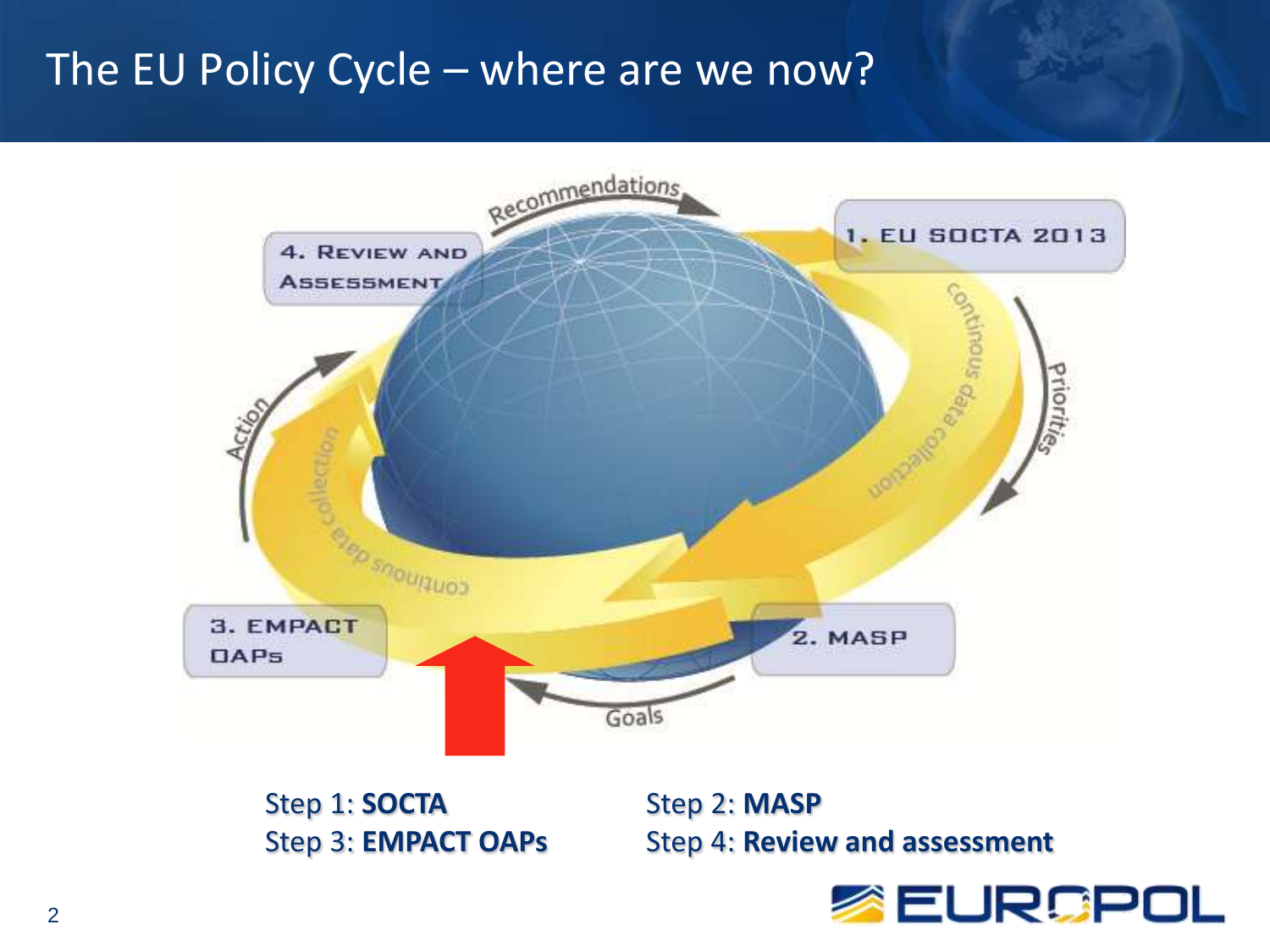# Priorities for next cycle

- Illegal Immigration
- THB
- Counterfeit goods
- Excise & MTIC fraud
- Synthetic drugs
- Cocaine & Heroine
- **Firearms**
- Organised Property Crime
- Cyber crime: (e.g. Credit card fraud, Child sexual exploitation &Cyber attacks)

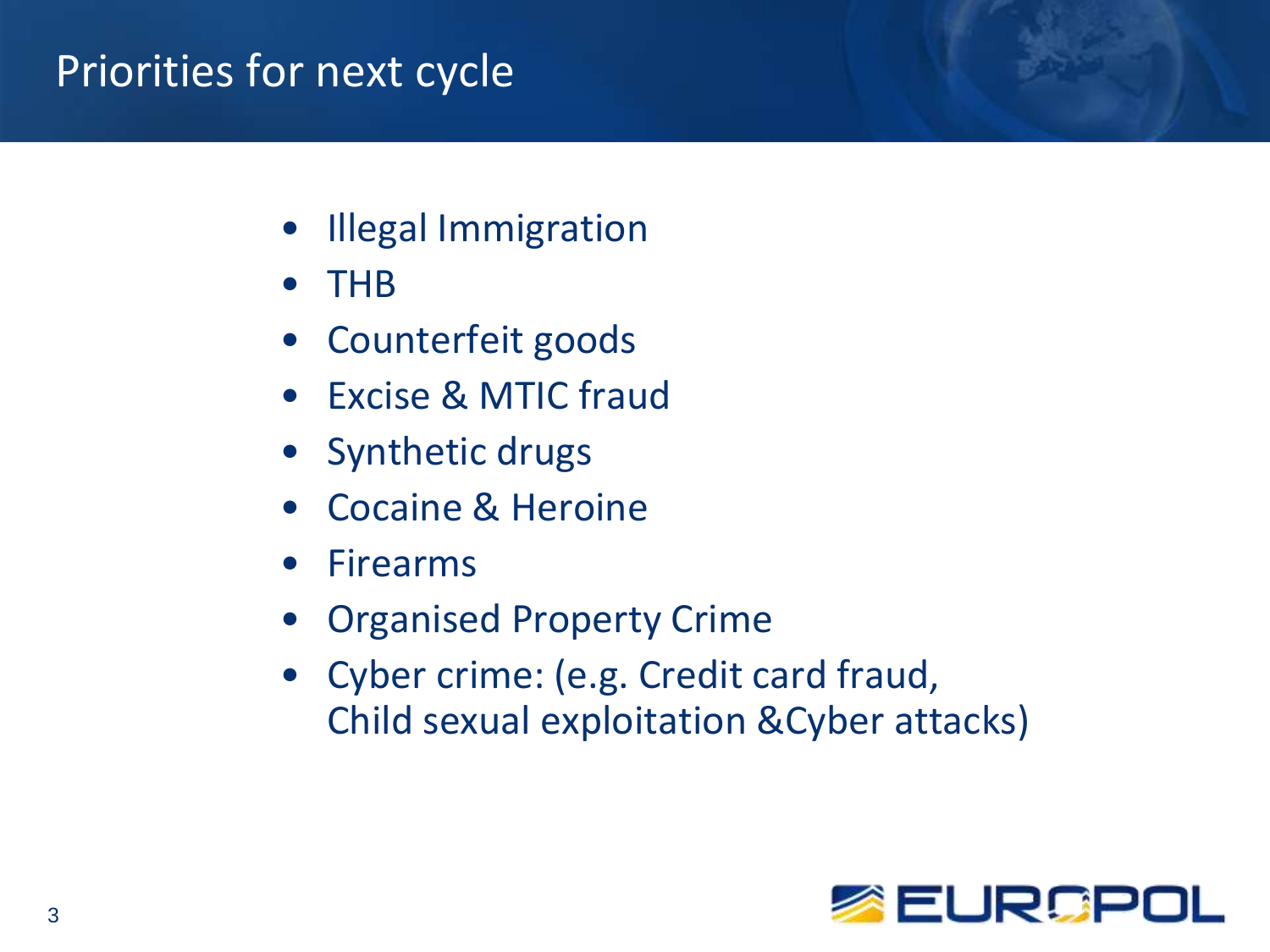# SOC in Danube Region & linked to Danube River

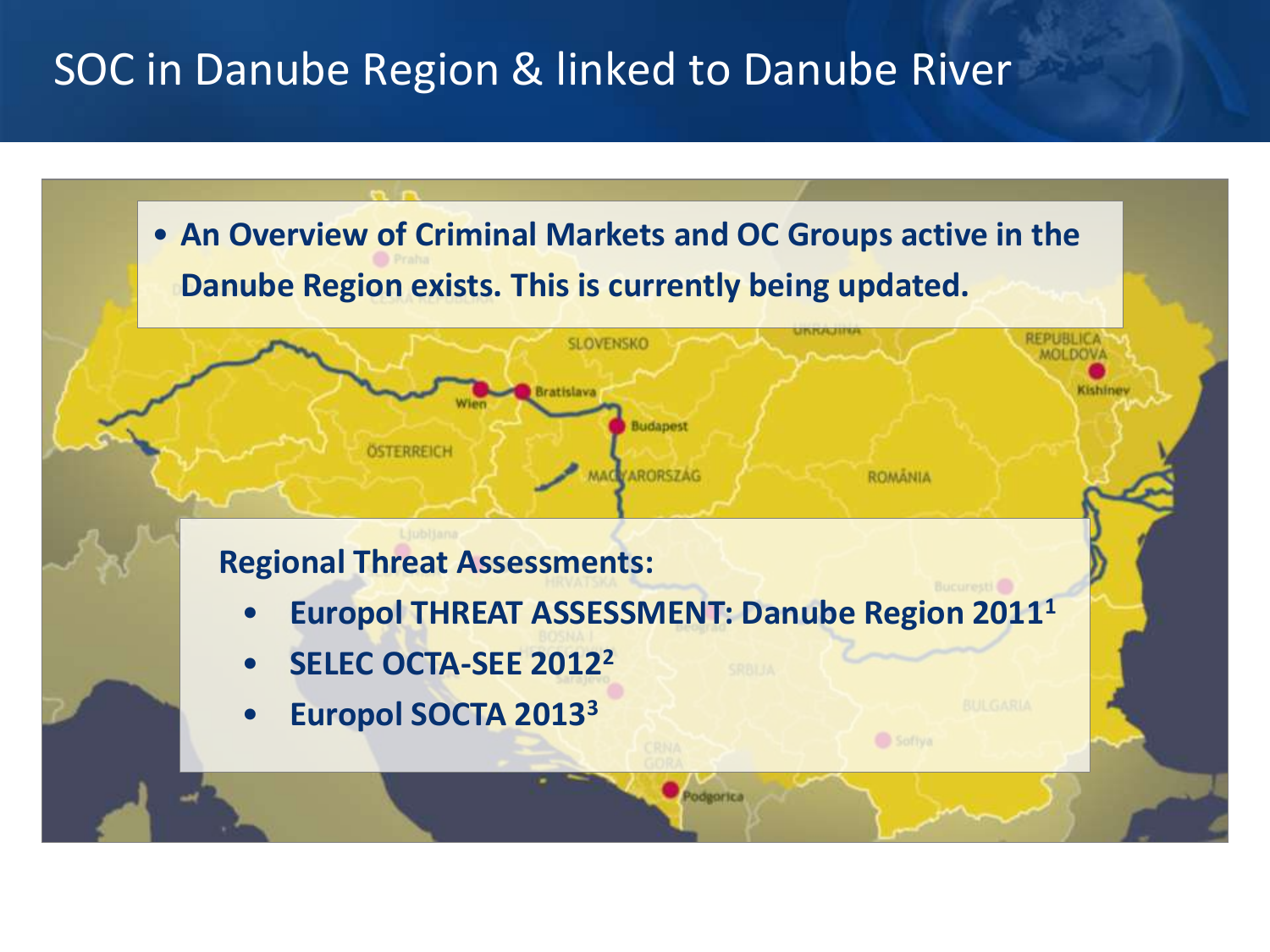# Regional Drugs Trafficking Threats include:

- **Vietnamese OCGs** involved in indoor **cannabis** cultivation**<sup>12</sup>** and trafficking **heroin<sup>12</sup>** and producing/trafficking **synthetic drugs <sup>1</sup>** .
- **Clan-based Mobile OCGs** originating from SEE involved in distributing **heroin<sup>1</sup>** .
- **Albanian-speaking OCGs** involved in trafficking **multi-drug shipments <sup>123</sup>** .
- **Bulgarian OCGs** involved in **multi-drug shipments<sup>123</sup>** .
- **Czech OCGs** involved in indoor **cannabis** cultivation **<sup>1</sup>** and the production of **synthetic drugs <sup>1</sup>** .
- **Ukrainian OCGs** involved in indoor **cannabis<sup>1</sup>** .
- **Turkish OCGs** involved in trafficking **heroin<sup>123</sup>** and **synthetic drugs <sup>12</sup>** .
- **West African OCGs** involved in trafficking **multi-drug shipments <sup>12</sup>** .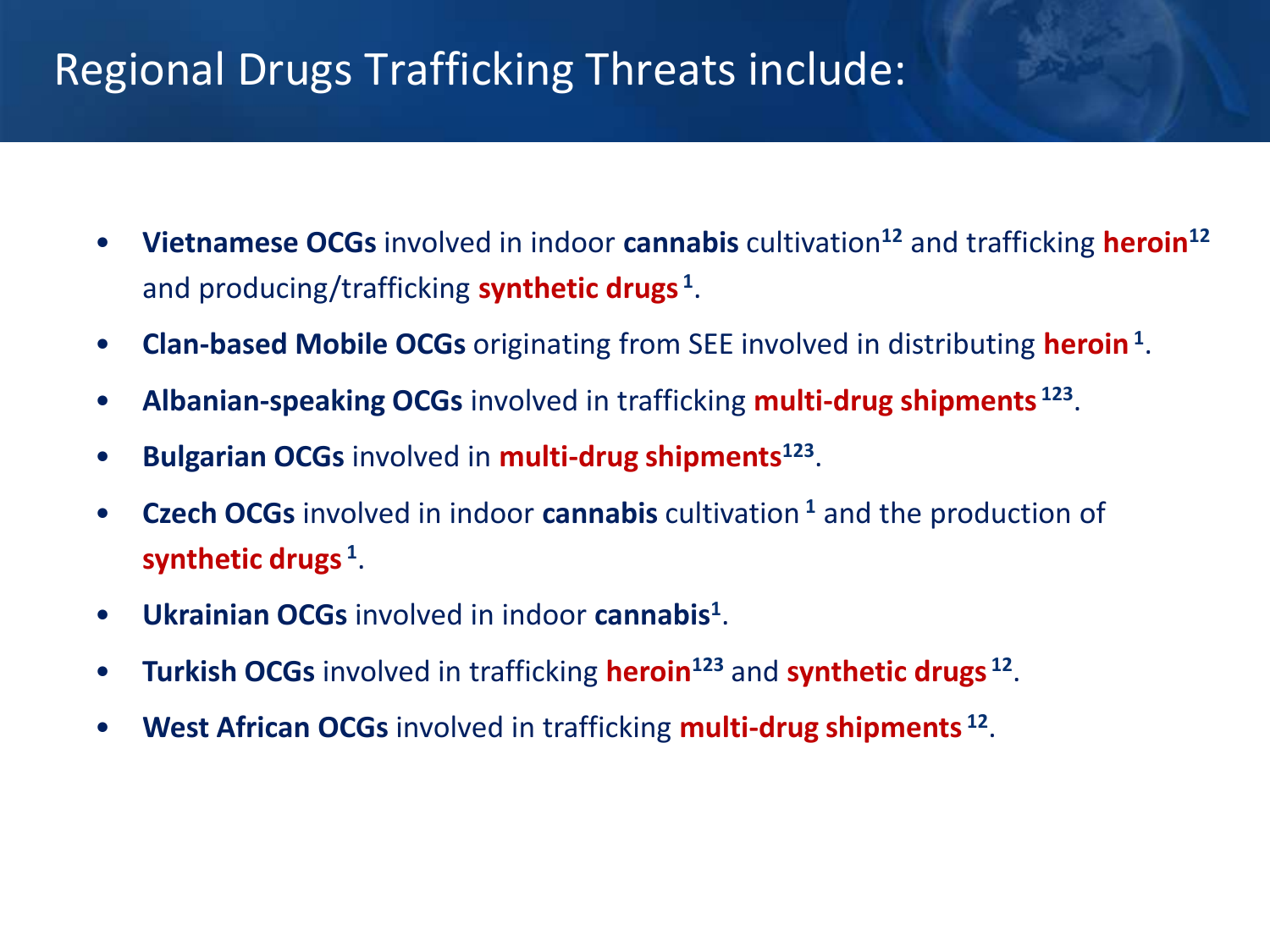# Regional SOC Threats Across Criminal Markets include

- **Bulgarian <sup>1</sup>** , **Chinese <sup>1</sup>** , **Moldovan<sup>1</sup>** , **Turkish <sup>1</sup>** , **Ukrainian <sup>1</sup>** , **Vietnamese <sup>1</sup>** , **West African <sup>1</sup> OCGs** involved in **facilitated illegal immigration**.
- **Albanian-speaking <sup>1</sup>** , **Bulgarian <sup>1</sup>** , **Chinese <sup>1</sup>** , **Czech <sup>1</sup>** , **Russian-speaking <sup>1</sup>** , **Serbian<sup>1</sup>** , **Ukrainian <sup>1</sup>** , **Vietnamese <sup>1</sup>** , **West African <sup>1</sup> OCGs** and **Clan-based Mobile <sup>123</sup> OCGs**  involved in **trafficking in human beings** for **sexual/labour exploitation**.
- **Albanian-speaking<sup>2</sup>** , **Bulgarian <sup>123</sup>** and **Greek<sup>2</sup> OCGs** involved in producing/distributing **counterfeit Euro banknotes**.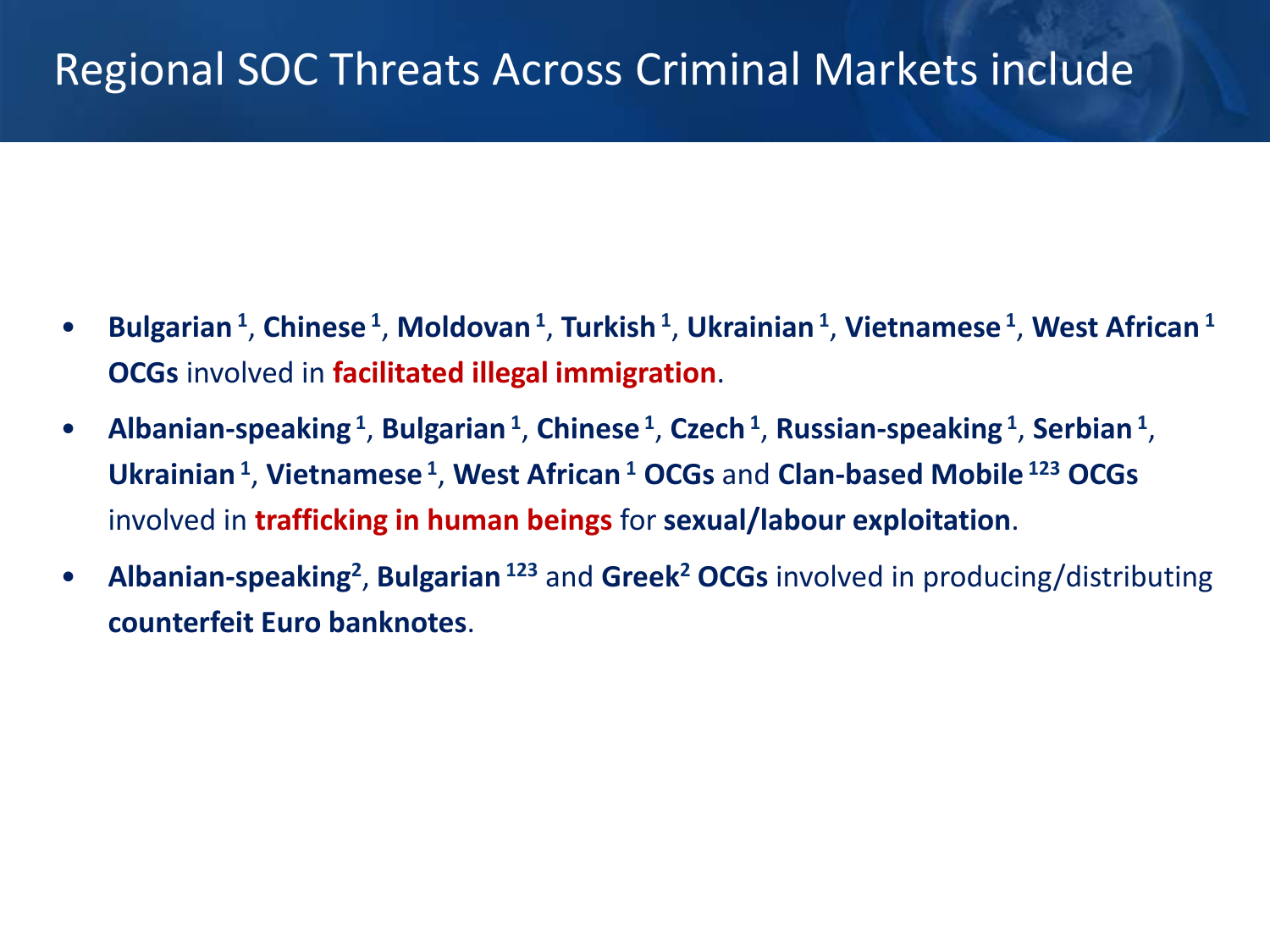#### Regional SOC Threats Across Criminal Markets include

- **Chinese <sup>1</sup>** , **Italian <sup>1</sup>** , **Russian-speaking <sup>1</sup>** and **Turkish <sup>1</sup> OCGs involved in commodity counterfeiting** and **intellectual property crimes.**
- **Bulgarian<sup>123</sup>** , **Chinese <sup>1</sup>** , **Colombian<sup>1</sup>** , **Czech<sup>1</sup>** , **Hungarian <sup>1</sup>** and **Romanian<sup>3</sup>** , **Serbian<sup>23</sup> Russian-speaking <sup>1</sup> OCGs** involved in **payment card fraud**, including **skimming.**
- **Chinese <sup>1</sup>** and **Vietnamese <sup>1</sup> OCGs** involved in **MTIC fraud.**
- **Albanian-speaking<sup>12</sup>** , **Croatian<sup>2</sup>** , **Moldovan<sup>1</sup>** , **Romanian<sup>13</sup>** and **Ukrainian<sup>1</sup> OCGs**  involved in **organised property crime**, incl. motor vehicle crime and cargo theft.
- **Mixed OCGs<sup>13</sup>** from Western Balkans and **OMCGs<sup>3</sup>** involved in **firearms** trafficking.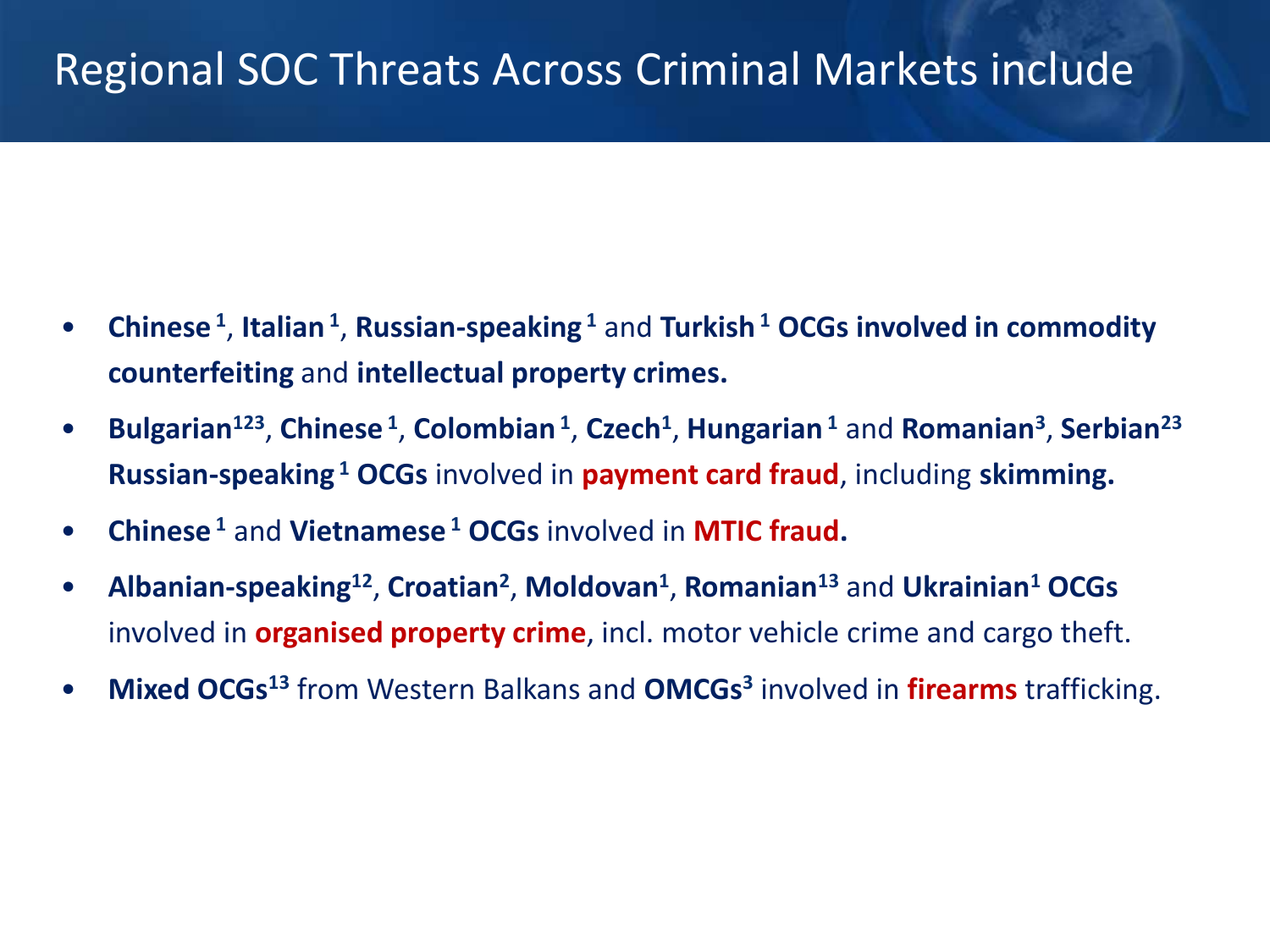# SOC in Danube Region & linked to Danube River

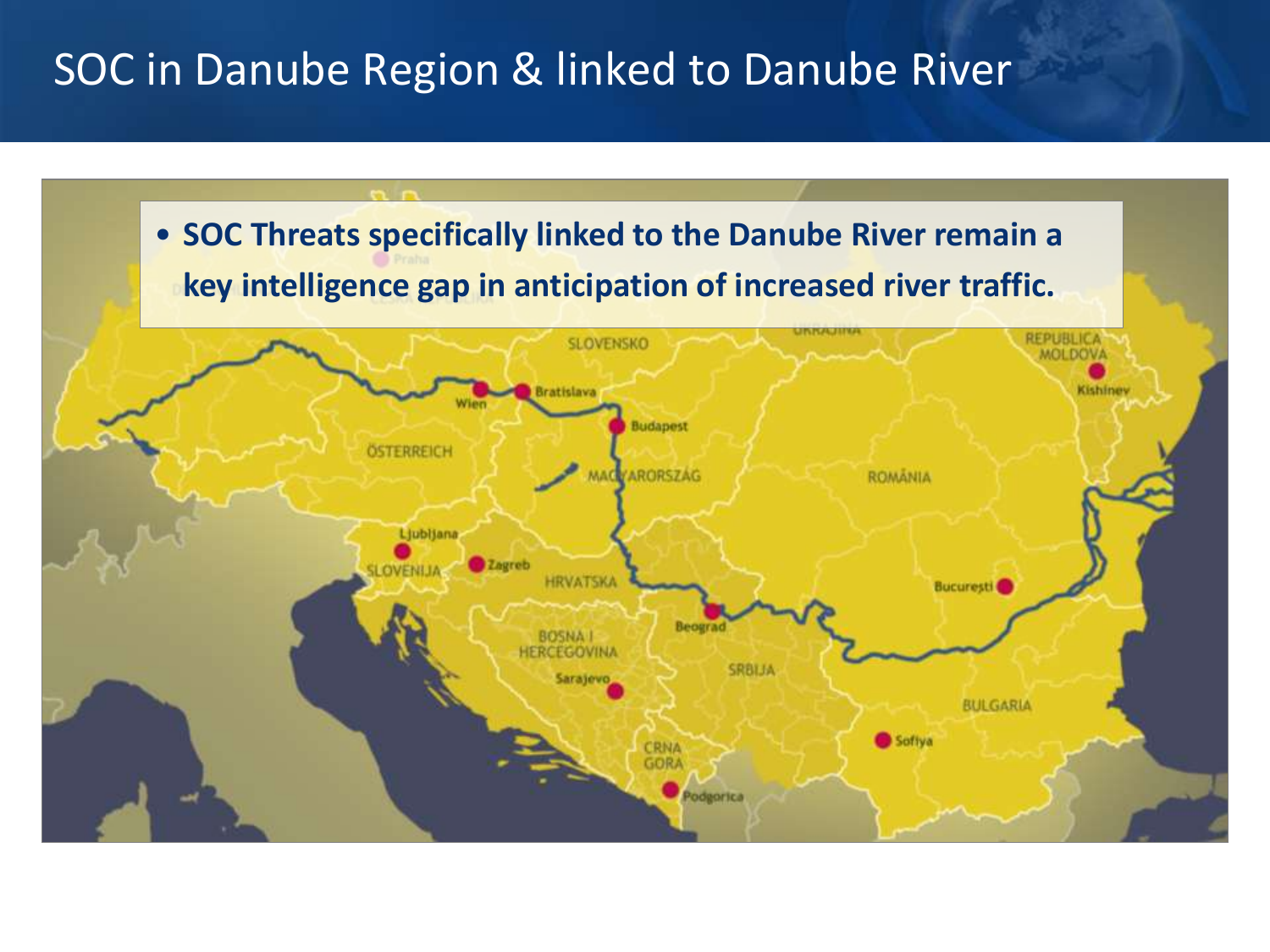# JOINT SCAN TRHREAT NOTICE: "Danube River"

- **Aim: Strategic Analysis to support Information Centres given the objective to "increase cargo transport on River by 20% before 2020".**
- **Title: "New/Emerging SOC Threats directly linked to the Danube River."**
- **Scope:** a) **Illicit Trafficking of Commodities through the River**; b) **OC Groups exploiting Danube River Infrastructures**; c) **OC Groups involved in Environmental Crime along the River**; and,
	- d) **OC Groups exploiting the objectives of the Danube Strategy..**
- **Suggested Partners: PA11 countries and Europol, and as well as other interested National Competent Authorities.**
- **Timeframe: 6 months from launch.**

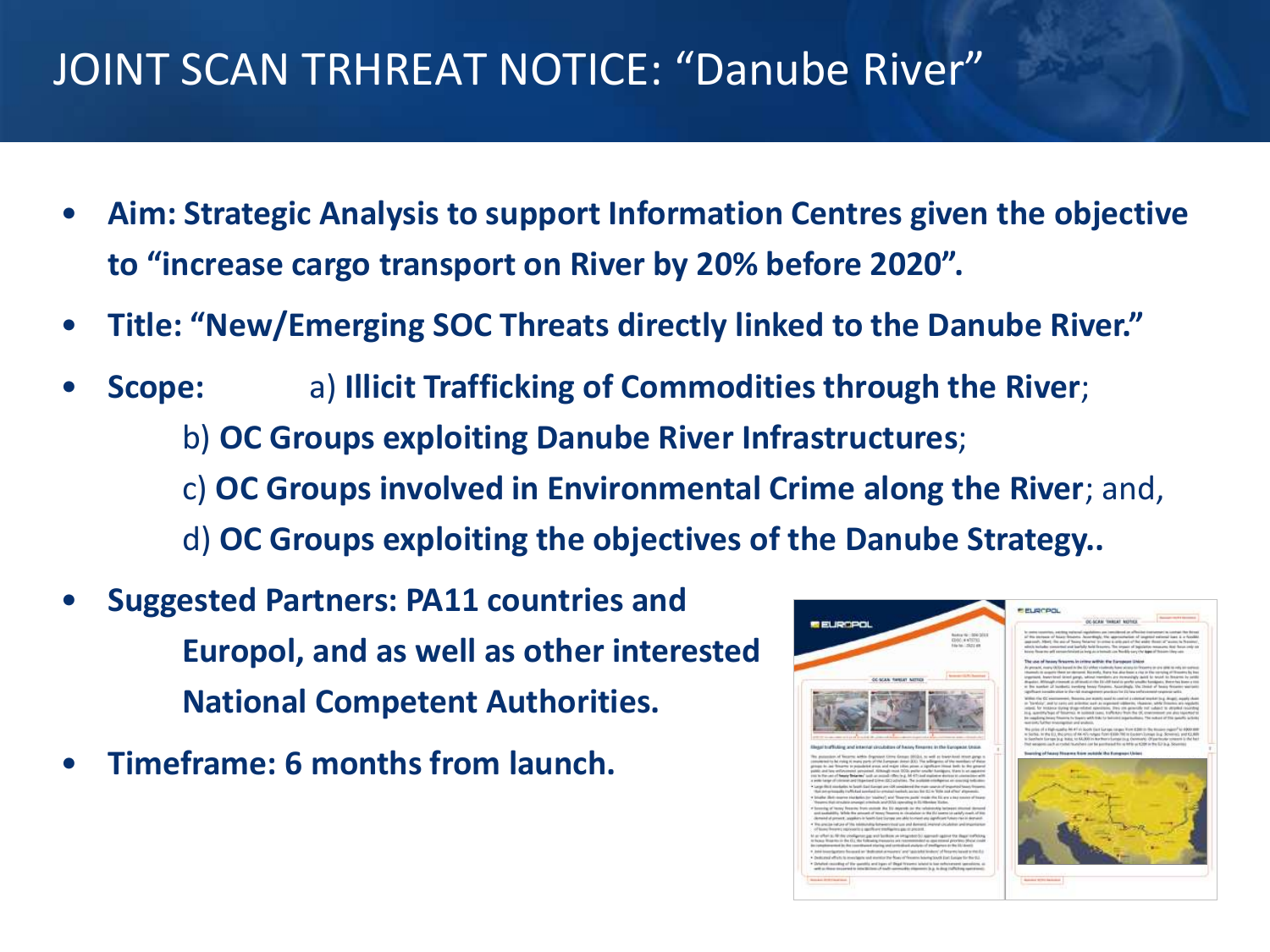#### JOINT SCAN TRHREAT NOTICE: Example

- **Title: "Synthetic Drugs taking their share of traditional heroin markets."**
- **Partners: Bulgaria, Czech Republic, Estonia, Latvia, Russian Federation, Slovakia and Europol.**
- **Status: Delivery scheduled for last quarter 2013.**